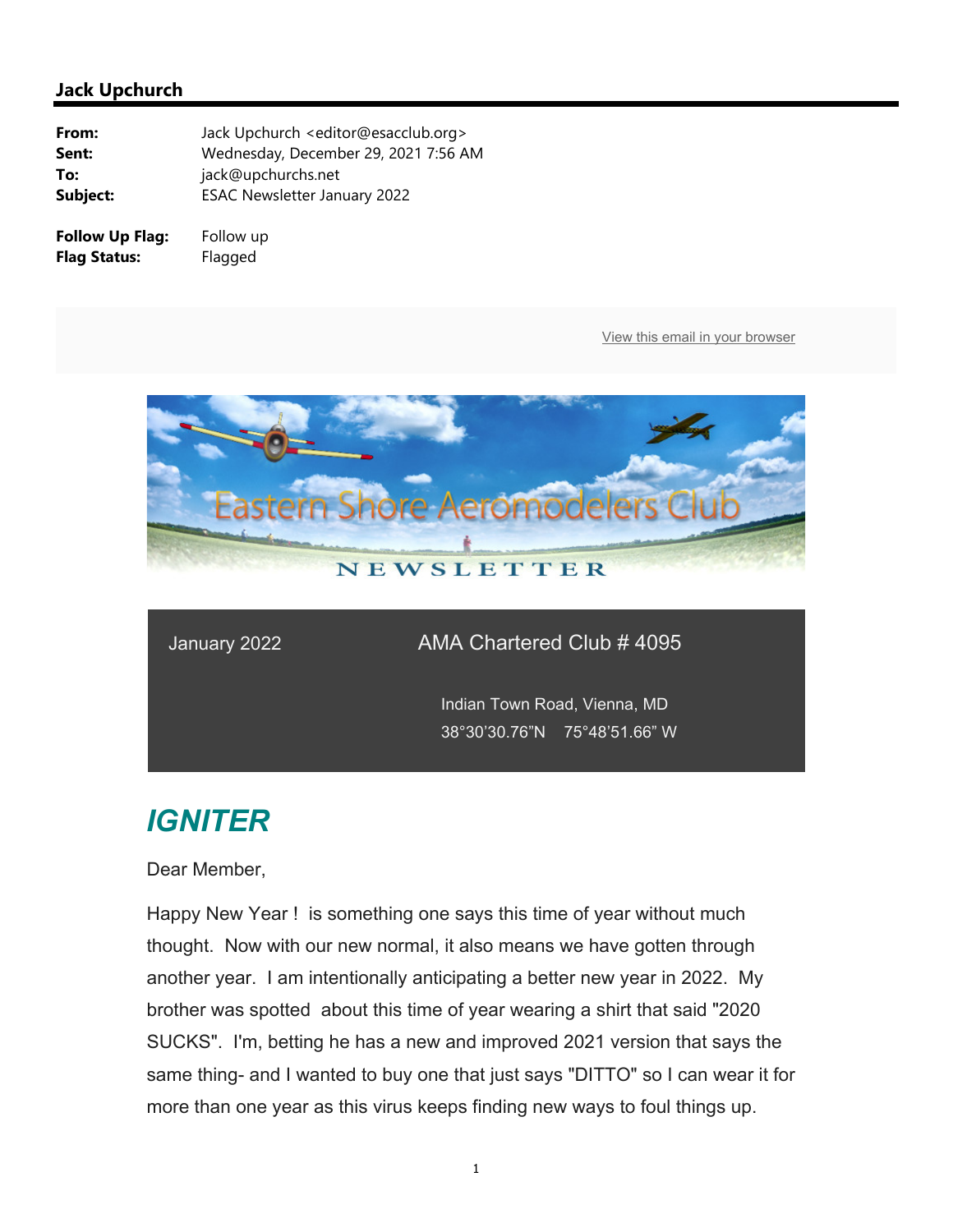But there's a catch-- I'm a true believer in the power of HOPE and GRATEFULNESS. Saying hopeful things, grateful things to yourself and others actually does generate chemical changes in your body that are good for you. If you look closely, there are good things in real life even if the talking heads on TV seem to be on a tape loop with a version of yesterday's news posing as today's bad news. So rather than listening for hours to the same old news, choose to remind yourself of the nice things in your life. Those things can be as simple as another day to spend with a loved one, or time to build a model. We do still live in a country where choice is possible and we do have the means of protecting ourselves from many deadly illnesses these days including what we choose to focus our minds on. I have not lost my mind, but I am trying to clean it up a bit this New Year. I want to have more positive thoughts than negative ones. We might even have a warm winter with flying opportunities all the way through to Spring this year. I'm planning on being at the field on New Year's Day despite the predictions of rain. Flying on New Year's day morning has been a tradition since I joined the club and I'm wanting to see another year start right. I might not have my new 'DITTO SHIRT" yet because of the supply chain issues we face, but when you see me- visualize me with that new shirt on- and remember it does not mean 20XX SUCKS, but rather that each new day brings fresh hope of more time with friends and family to make some joyful moments with. And if I can share just a bit of fun and joy with someone else, I am convinced that my supply will grow each time I share some. I'm not asking you to just drink the KoolAid- but do give this a try- happy joyous thoughts do make you feel better than bitter unhappy ones.

Fill your head with happy flying pictures this year! If you need a jump start, click the link below and have a look at our club gallery.

http://esacclub.org/gallery/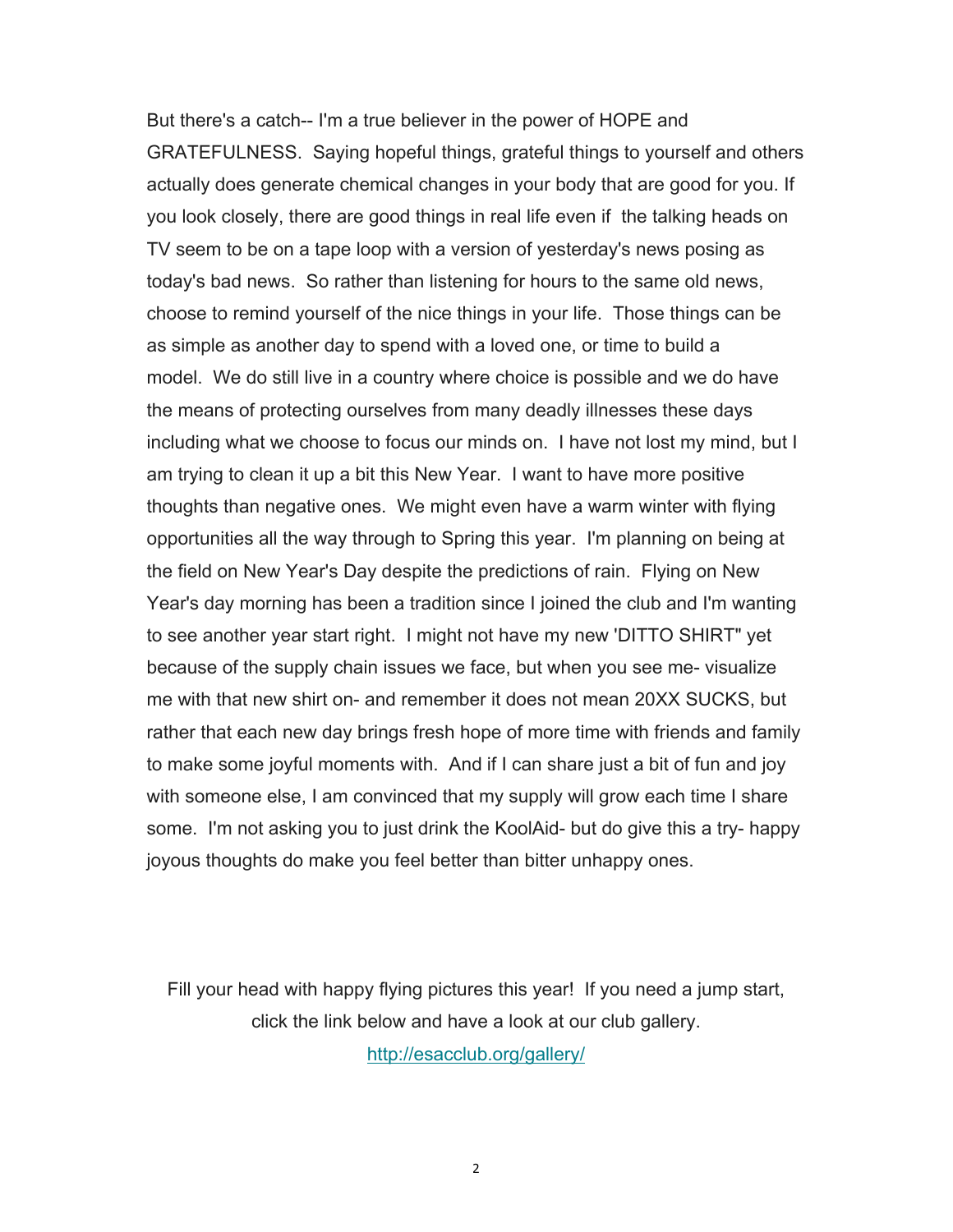





Now is a good time to renew your club membership. Here is a link to download the renewal member form which has the address for sending your check and the form with any new contact information we might need. If you prefer to use PayPal for paying dues, email Jack Rosemere and ask him to send you a PayPal Invoice.

Membership Renewal Form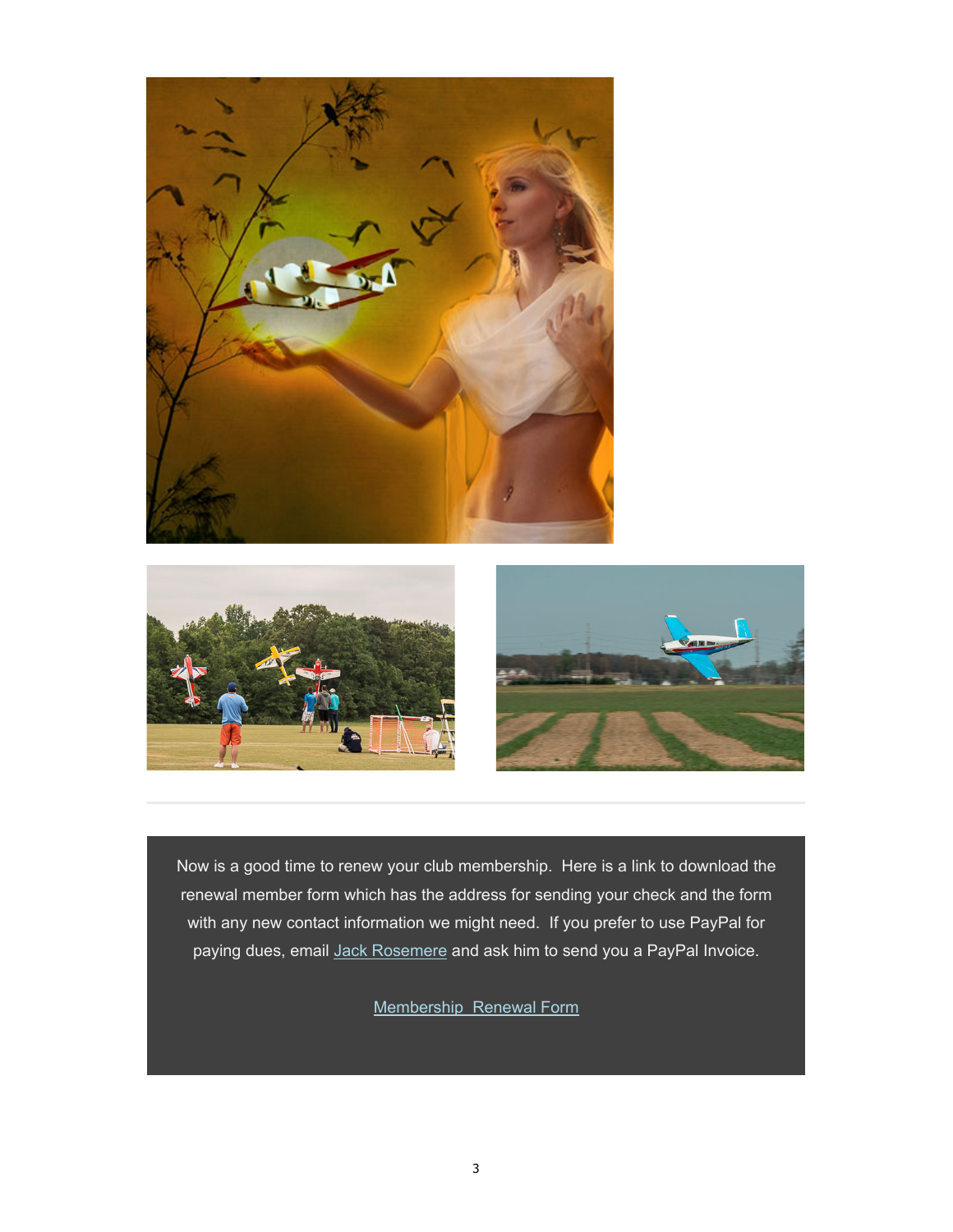## Club Business . . .

In January each year, the Club begins to map out the Event Calendar. As simple as it looks, getting sanctioned events planned requires coordination with all the surrounding club events so that nobody steps on a sister club's events. That process is underway. So the calendar will be wide open for a time and then should look full of things to do very soon. Wide open means that our annual events have ?? after the dates until they are confirmed. If you want to have a particular club event this year, now is the time to get the planning started. The club asks for a member "Champion" to spearhead each event, and then club resources are added to make the idea work. Let an Officer know if you have an idea and want to be a "Champion".

The Club also conducts a review of the books- member dues and expenses for the prior year to make sure everything is in order. And the Board of Directors has the required Annual Meeting, which isn't as formal as it might sound, but we meet to approve the Officers who have been voted in by the members and authorize club activities for the coming year.

We will have a look to see if there are any field projects that need scheduling, and will let the members know if we need volunteers. While all of this is going on, members should go through their hangers and make sure their collection of flying things are still ready to fly. Control surfaces need to be checked for solid connection, batteries checked etc.

That's it for now.

# **The Official 2022 Club Calendar- Check the website for more up to the minute schedule changes.**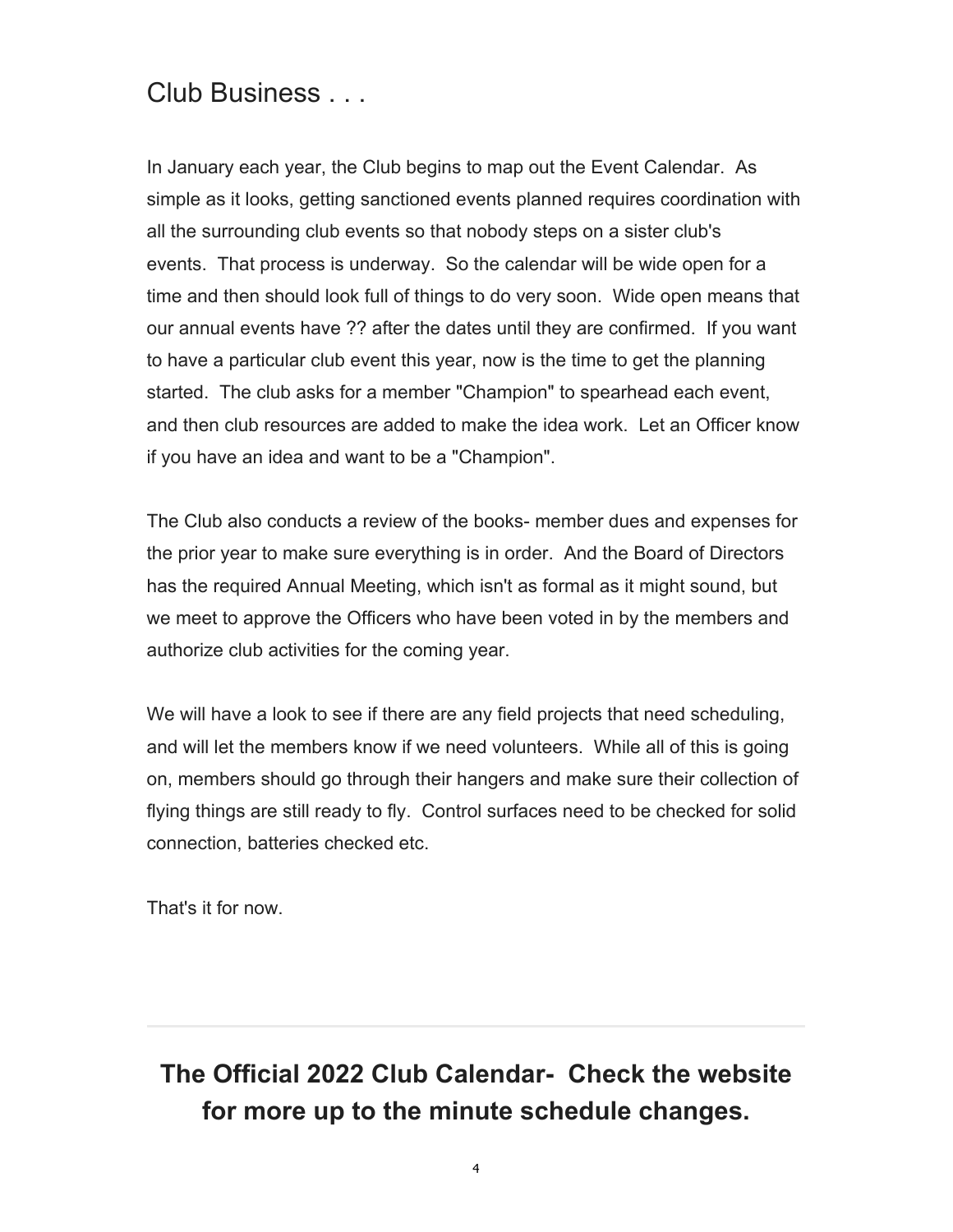- January 1- First to Fly at the field
- April 23 Field Closed for Handsell Event
- May 11 Meeting 7pm at the field
- $-May 21-22$  ?? Spring Fling Stunt Line Contest
- June 8 Meeting 7pm at the field
- June 11-12 ?? IMAC **Competition**

410-822-7800

 July 13 - Meeting - 7pm at the field

- August 10 -- Meeting -- 7pm at the field
- August 13-14 Jim Coll Stunt Contest
- August 27-28 ?? IMAC **Competition**
- September 14 Meeting 7pm at the field
- October 8 -- Field Closed for Handsell event
- October 12 Meeting 7pm at the field

|                                                | Happy Birthday to Us |                          |
|------------------------------------------------|----------------------|--------------------------|
| <b>Support Our Local</b><br><b>Hobby Shops</b> | Jack Upchurch        |                          |
| <b>Hobby Stop</b>                              | George Fox           | Links                    |
| Reopened and ready                             |                      |                          |
| for business:                                  | Sarge Johnson        | <b>AMA Website</b>       |
| 22762 Sussex Hwy                               |                      |                          |
| Seaford, DE                                    | Mike Kearney         | <b>AMA - District IV</b> |
| 302-629-3944                                   |                      |                          |
|                                                | <b>Jack Rosemere</b> | <b>Know Before You</b>   |
| <b>Hobby Town of</b>                           |                      | <u>Fly</u>               |
| <b>Easton</b>                                  |                      |                          |
| 106 Marlboro Ave                               |                      | <b>FAA-Pilot</b>         |
| Easton, MD                                     |                      | <b>Registration</b>      |